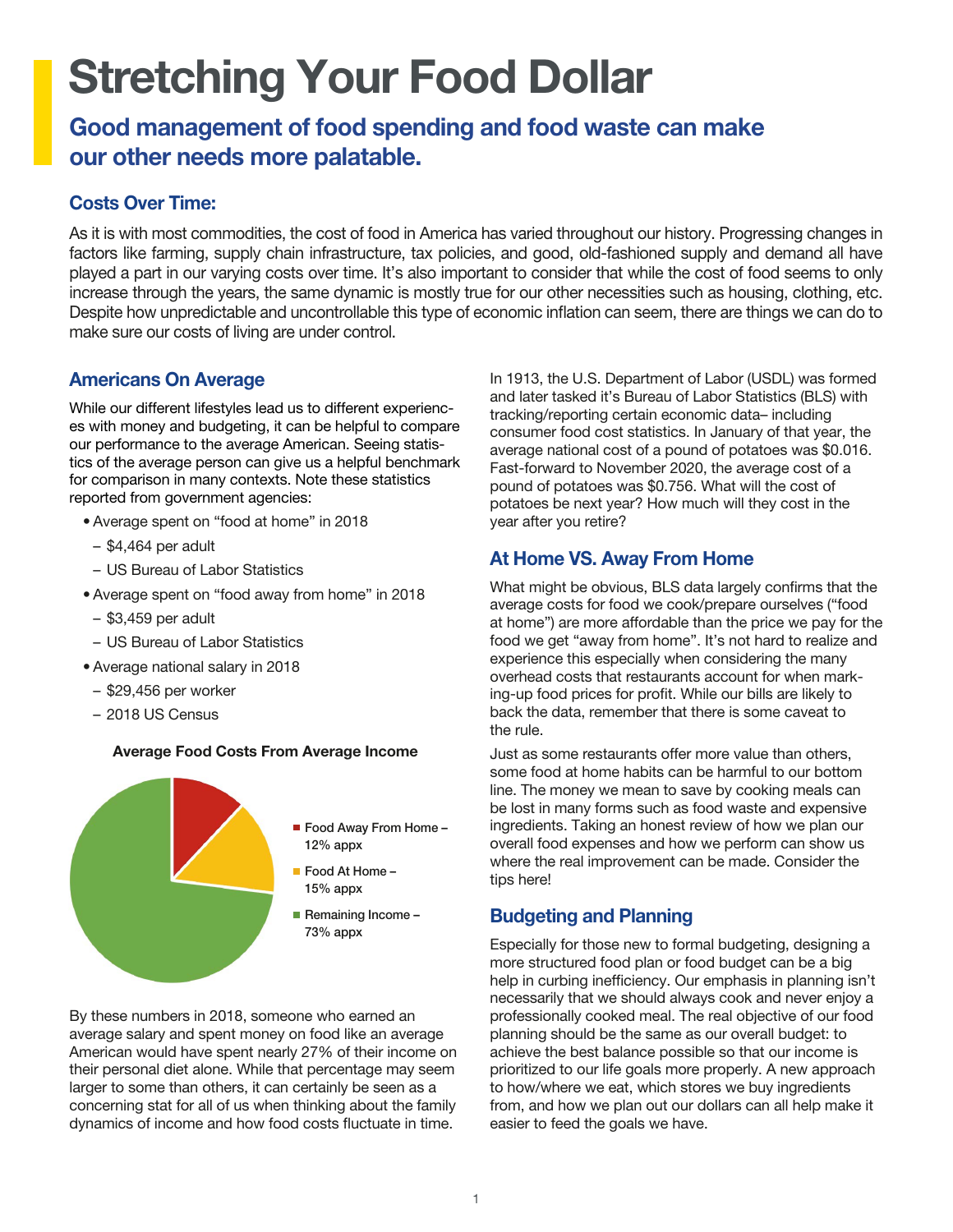#### The Act/Art Of Budgeting

Real budgeting pays many rewards to the budgeter. Maintaining a formal budget on paper/electronically gives us a tangible view of how we prioritize our income, where we can realistically spend smarter, and they help us to find relief options when we experience changes in the household. It would be remiss of us to take focus on our food budgeting without also clarifying our overall spending plan. These are the basic steps to building a better budget:

- 1. Outline Your Savings Goals
	- Set goals that are realistic and specific in time
	- Calculate savings required by pay period/month
- 2. Track Your Current Spending
	- Track by online banking and receipts/statements
	- Use your totals to calculate spending averages by month/pay period
- 3. Categorize Your Spending And Saving
	- List your expenses by name & average
	- Separate lists as "Essential" vs. "Discretionary"
	- Savings goals (step 1) and loan payments are listed as "Essential"
- 4. List Income, Subtract Average Spending
	- This is your sustainability check
	- Surplus = We can feed goals more aggressively
	- Deficit = We need relief via income, reducing non-essentials, or adjusting essentials
- 5. Set Goals, Monitor, Adjust
	- Identify where you think you can improve
	- Set specific goals for better spending & saving
	- Monitor your pace to goals and adjust as needed

#### *[See Page 5: The Budgeting Worksheet](#page-4-0)*

#### Menu/Meal Planning

You'll gain a more accurate understanding of your average food costs and waste while building your budget. Similarly, a structured meal plan can help you identify what your realistic balance can be between cooking and eating out. The process can benefit us nutritionally and financially so consider these tips:

- Don't handle food spending uncharacteristically when tracking your average habits to start
- We want a realistic gauge of current behaviors
- Plan to cook more often, eat out "smartly"
- Plan your food away from home on occasions that call for celebration or when the convenience is truly helpful/necessary in the day's context
- Explore to find low ingredient, high yield recipes
- The internet's tips, tricks, and tutorials have made it easier than ever to become a home chef
- Experiment and find recipes that call for a low quantity of ingredients and low costs
- Make high yielding dishes that holdover well
- Choose recipes that yield higher serving counts
- Prepare dishes that your household won't mind eating as leftovers
- Soups, stews, pies, and casseroles can often accomplish both
- Train yourself to see food waste as money waste!
- Strategic Meal Prep
- Pre-cook base proteins separately to later use as versatile ingredients in different recipes
- Example: Using your favorite neutral seasoning/ flavoring to cook chicken breasts that can later be used in stir-fry, on a salad, or on taco night!
- Use a menu to curb food waste
- Plan meals at home and away weekly by the day to minimize waste
- For food away from home, the BLS confirms that breakfast is the least expensive meal on average and dinner is the most expensive
- *[See Page 4: The Menu Organizer](#page-3-0)*

#### Strategic Shopping

When choosing a restaurant to eat at, we often think about ambiance, taste, and price. Likewise, not all ingredients or grocers are equal and we should remember that the core concept of "value" measures what we get to what we pay. Particularly for shoppers who have inherited or developed loyalty to a brand or provider, it's important to survey the market and strive for the best value here and in all our commerce. The Dunnhumby study has provided this rank of USA's most inexpensive nationwide grocery chains in 2019:

#### 10 Most Inexpensive Grocers (USA - 2019)

- 1. Aldi
- 2. Market Basket
- 3. WinCo
- 4. Food4Less
- 5. Costco
- 6. Walmart
- 7. Trader Joe's
- 8. Walmart Neighborhood Market
- 9. Lidl
- 10. Amazon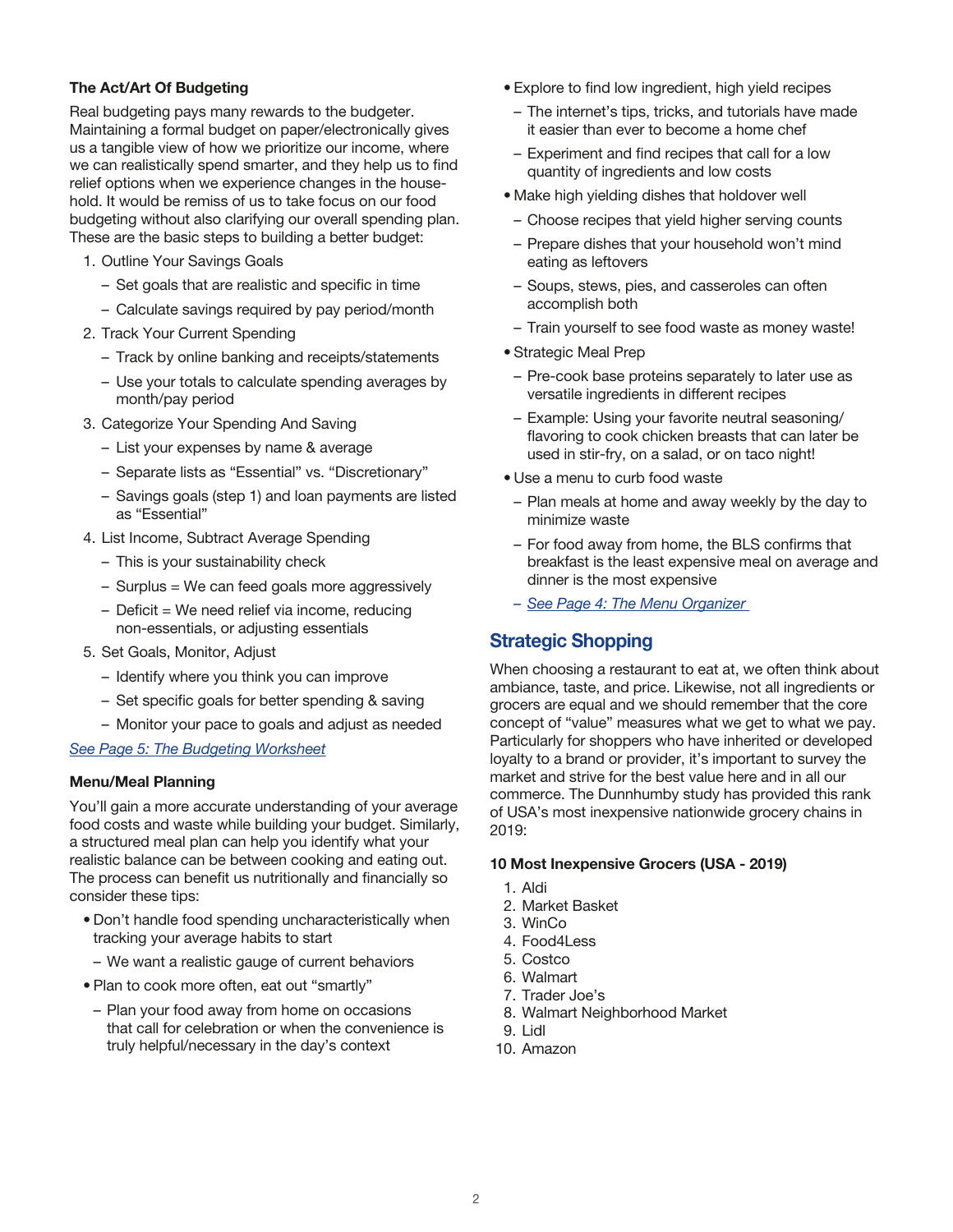#### Maximizing Food Cost Savings



While shopping at local grocers and farmer's markets may also help keep our food costs down, there are other steps we can take to make our shopping more efficient. Consider these tips:

- Compare and track the local prices of your "main staple" goods
- Determine who your lowest cost option is for things like bread, water, milk, chicken, etc.
- *– [See Page 4: Grocer Comparison Organizer](#page-3-0)*
- Take advantage of rebates, buy-one-get-one deals, coupons, closeout prices, and reward points
- Along with the sales ads and limited promos, many of today's grocers offer rewards programs and phone apps to achieve additional savings
- The "Coupon Challenge" has us commit to using coupons/rebates when shopping for at least a month, track and pay those savings amounts to ourselves in a savings account, then add the savings monthly to a bigger goal like retirement!
- Buy in bulk and use a rewards/rebate credit card
- For routine essentials that we normally pay cash for, consider using a rewards credit card instead!
- Charging to these cards will rack up points/cash back savings and we shouldn't have to worry about debt if we already have the cash to pay
- Further structuring when we repay the credit card balance (instead) can also help to boost our credit score!
- Resist meal subscriptions and 3rd party delivery
- Delivery services like Uber Eats and Door Dash add a 2nd level of mark-up through fees/tips and sometimes result in local restaurants getting less
- Food prep/delivery services like Blue Apron also charge a premium for their service which often makes it cheaper to buy your own groceries for the same meals

#### Strategic Meal Prep

To some, the costs of cooking at home can seem to increase when thinking of the time spent preparing food; as well as the convenience that comes from ordering take-out. As a solution for time and convenience, meal preparation has grown beyond just being for fitness fanatics. Whether we are preparing base proteins and versatile sides for future use, or preparing full, individual meals for the week, food prep days can make the act of eating food from home much easier on our schedules. Things to consider:

- Best-By Dates preparing food that we can't eat before expiration is counter-intuitive food waste
- Startup Costs meal prepping calls for food containers, storage space, and some calibration when starting new
- Family And Self meal prepping can become more difficult when there are more mouths to feed, consider everyone's preferences to avoid waste
- What Works Best prepping base ingredients vs. whole meals is a preference, find yours!

#### Additional Resources

- U.S. Bureau of Labor Statistics Food Costs – *https://www.bls.gov/*
- U.S. Department of Agriculture Nutritional Facts
- *https://www.usda.gov/*
- U.S. Department of Agriculture Food Services
- *https://www.fns.usda.gov/*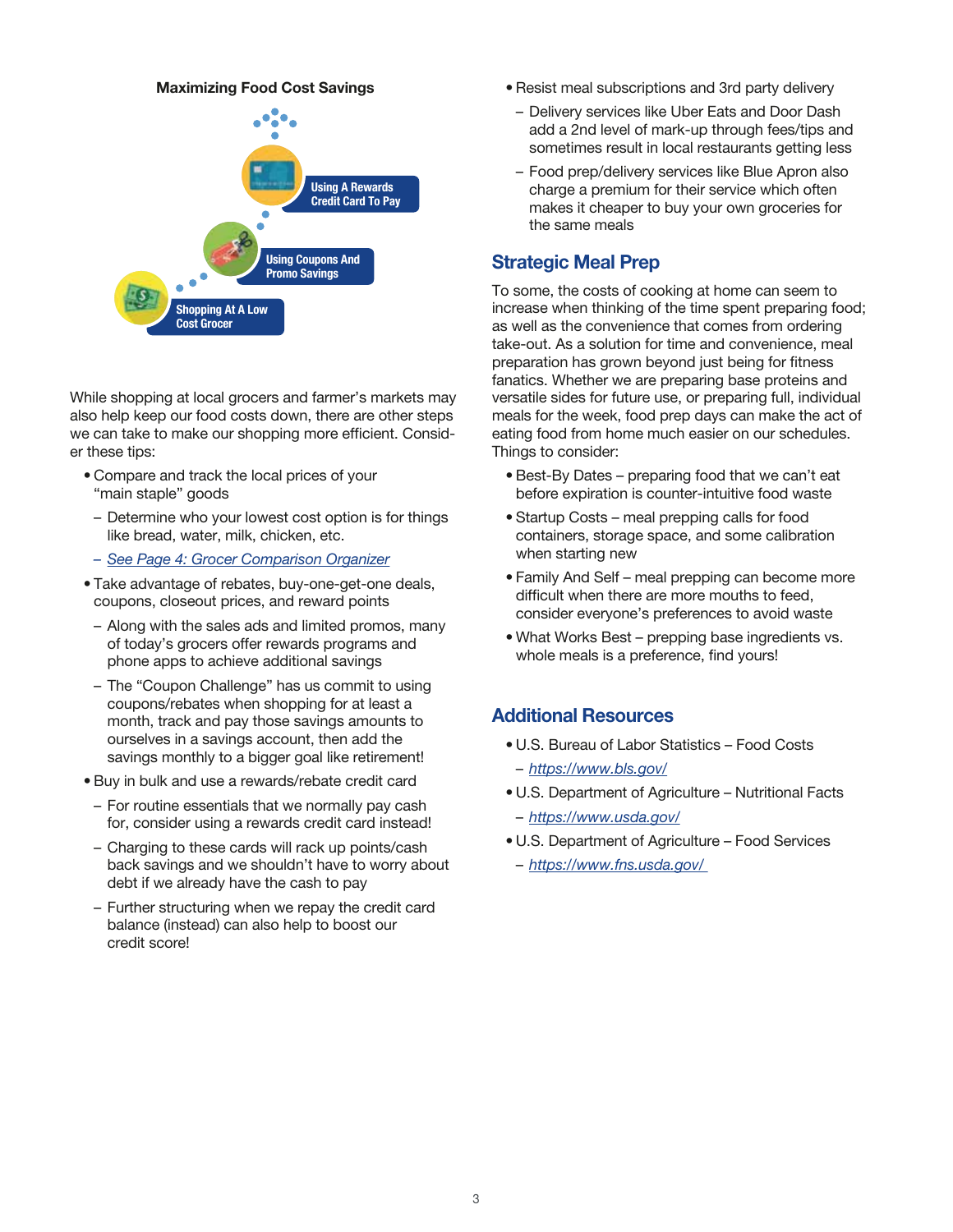## <span id="page-3-0"></span>Weekly Menu Organizer

Use this worksheet as a menu/meal prep organizer. Planning meals in advance can make overall budgeting easier!

| <b>Week Of:</b>                                       | <b>Mon</b> | Tue | <b>Wed</b> | <b>Thu</b> | Fri | Sat | Sun |
|-------------------------------------------------------|------------|-----|------------|------------|-----|-----|-----|
| <b>Breakfast</b>                                      |            |     |            |            |     |     |     |
| <b>Lunch</b>                                          |            |     |            |            |     |     |     |
| <b>Dinner</b>                                         |            |     |            |            |     |     |     |
| <b>Dessert</b>                                        |            |     |            |            |     |     |     |
| <b>NOTES</b><br>(needed items,<br>instructions, etc.) |            |     |            |            |     |     |     |

## Grocer Comparison Organizer

Find cost-effective providers by tracking the costs of your main staples! List names, price per unit, and date here.

| <b>Week Of:</b> | Staple #1: | Staple #2: | Staple #3: | Staple #4: | Staple #5: | Staple #6: | Staple #7: |
|-----------------|------------|------------|------------|------------|------------|------------|------------|
| Store 1:        |            |            |            |            |            |            |            |
| Store 2:        |            |            |            |            |            |            |            |
| Store 3:        |            |            |            |            |            |            |            |
| Store 4:        |            |            |            |            |            |            |            |
| <b>NOTES</b>    |            |            |            |            |            |            |            |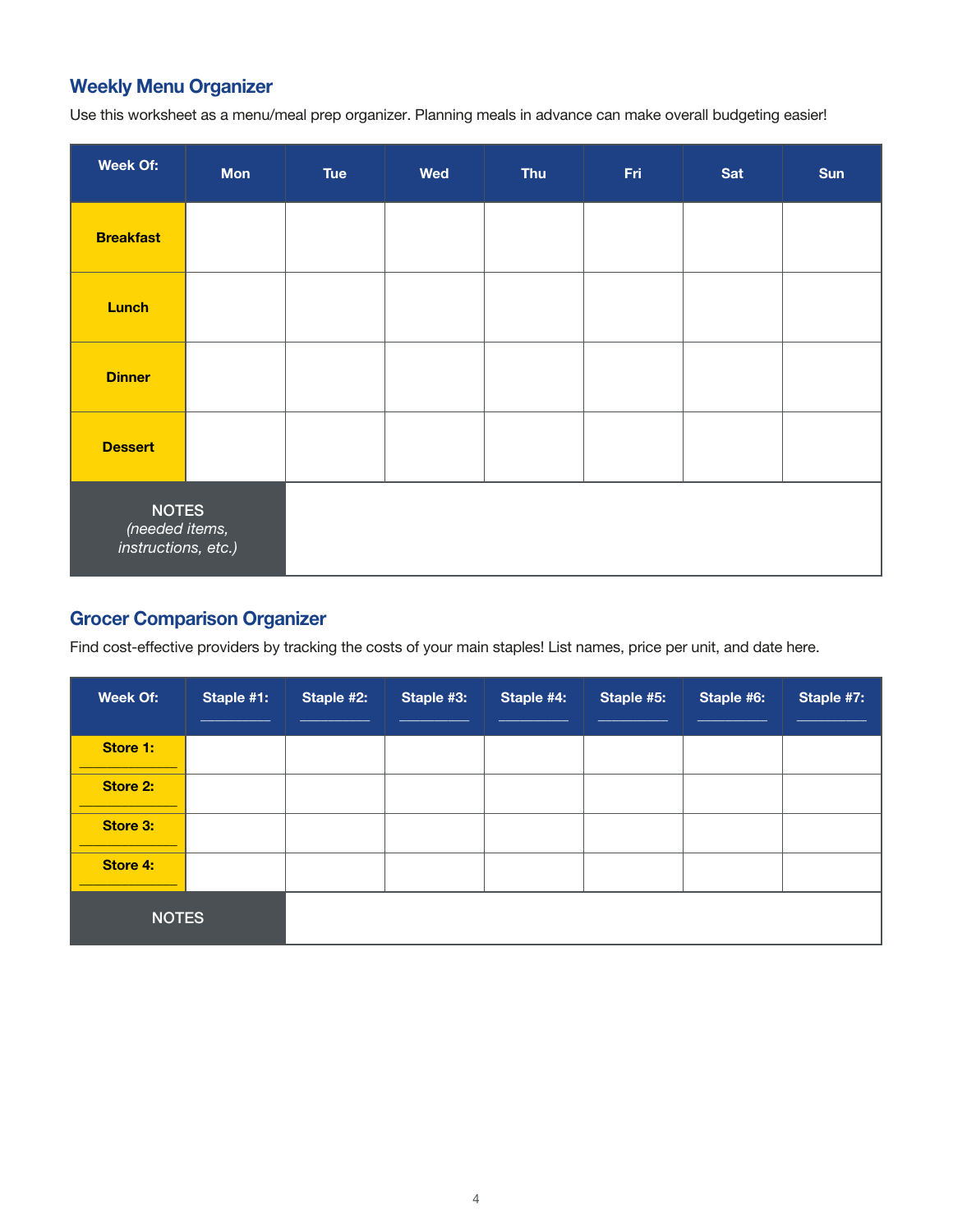## <span id="page-4-0"></span>Budgeting Worksheet

This organizer helps us ensure that we're using income effectively and striving for improvement!

## 1. Average Spending – Track current weekly spending using receipts/statements to understand your averages.

| Item                                     | <b>Mon</b> | <b>Tue</b> | <b>Wed</b> | <b>Thu</b> | Fri | <b>Sat</b> | Sun | <b>Expense</b><br><b>Totals</b> | <b>Monthly</b><br><b>Projection</b><br>(total x 4) |
|------------------------------------------|------------|------------|------------|------------|-----|------------|-----|---------------------------------|----------------------------------------------------|
| <b>Groceries</b>                         |            |            |            |            |     |            |     | \$0.00                          | \$0.00                                             |
| <b>Restaurants</b>                       |            |            |            |            |     |            |     | \$0.00                          | \$0.00                                             |
| <b>Laundry</b>                           |            |            |            |            |     |            |     | \$0.00                          | \$0.00                                             |
| <b>Medical/</b><br><b>Dental</b>         |            |            |            |            |     |            |     | \$0.00                          | \$0.00                                             |
| <b>Auto/Gas/</b><br><b>Parking</b>       |            |            |            |            |     |            |     | \$0.00                          | \$0.00                                             |
| <b>Other</b><br><b>Transportation</b>    |            |            |            |            |     |            |     | \$0.00                          | \$0.00                                             |
| <b>Child Care</b>                        |            |            |            |            |     |            |     | \$0.00                          | \$0.00                                             |
| <b>Personal Care</b>                     |            |            |            |            |     |            |     | \$0.00                          | \$0.00                                             |
| <b>Clothing</b>                          |            |            |            |            |     |            |     | \$0.00                          | \$0.00                                             |
| <b>Bank Fees/</b><br><b>Postage</b>      |            |            |            |            |     |            |     | \$0.00                          | \$0.00                                             |
| <b>Streaming</b><br><b>Entertainment</b> |            |            |            |            |     |            |     | \$0.00                          | \$0.00                                             |
| <b>Books/Music/</b><br><b>Videos</b>     |            |            |            |            |     |            |     | \$0.00                          | \$0.00                                             |
| <b>Cigarettes/</b><br><b>Alcohol</b>     |            |            |            |            |     |            |     | \$0.00                          | \$0.00                                             |
| <b>Gifts</b>                             |            |            |            |            |     |            |     | \$0.00                          | \$0.00                                             |
| <b>Home/Garden</b>                       |            |            |            |            |     |            |     | \$0.00                          | \$0.00                                             |
| Church/<br><b>Charities</b>              |            |            |            |            |     |            |     | \$0.00                          | \$0.00                                             |
| <b>Other</b>                             |            |            |            |            |     |            |     | \$0.00                          | \$0.00                                             |
| <b>Other</b>                             |            |            |            |            |     |            |     | \$0.00                          | \$0.00                                             |
| <b>Other</b>                             |            |            |            |            |     |            |     | \$0.00                          | \$0.00                                             |
| <b>Other</b>                             |            |            |            |            |     |            |     | \$0.00                          | \$0.00                                             |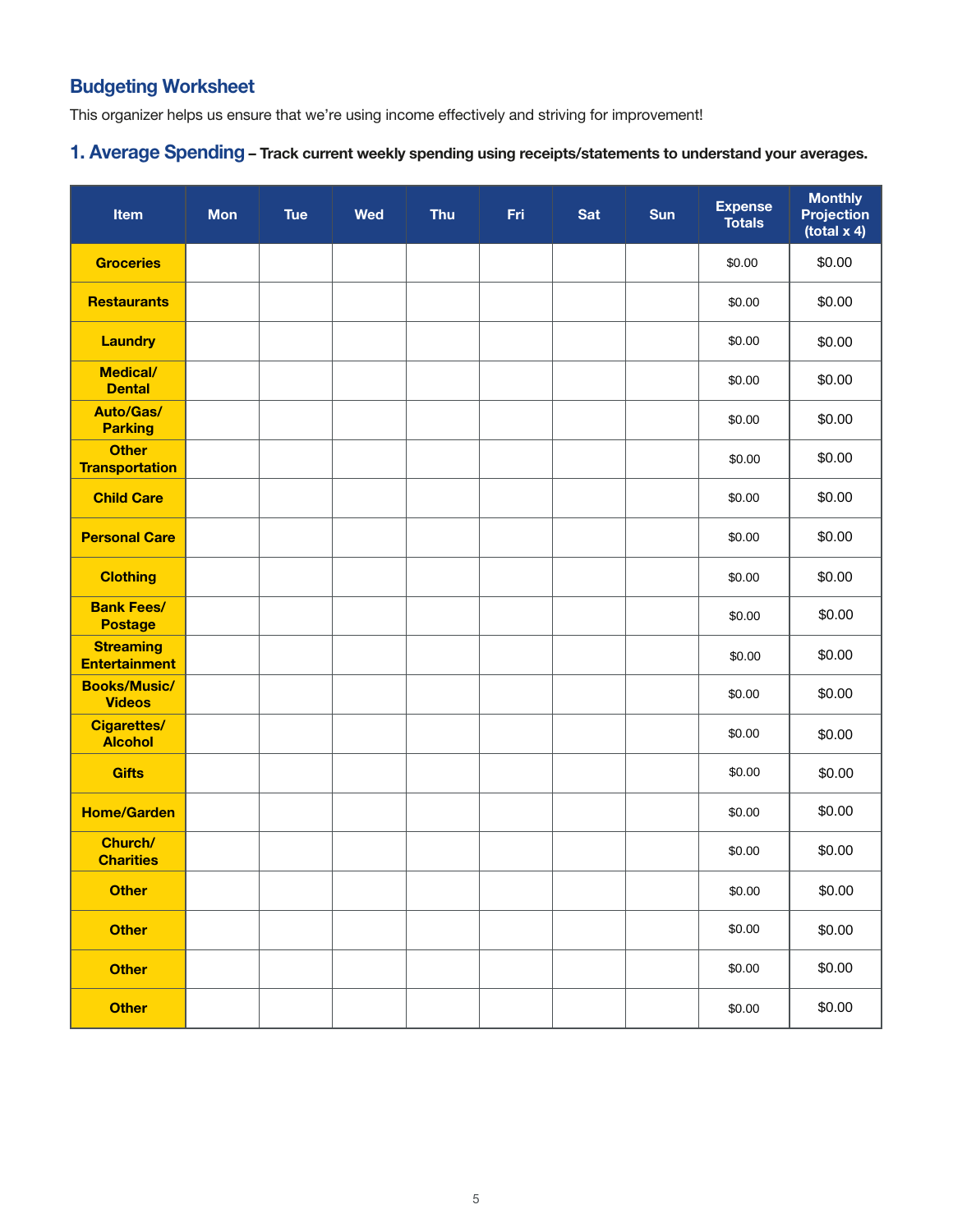# 2. Essential Expenses - Use receipts/statements an[d Table 1 t](#page-4-0)o list average monthly spending.

| <b>Category</b>       | <b>Expenses</b>                               | <b>Average Per Month</b> | <b>Goal Per Month</b> |
|-----------------------|-----------------------------------------------|--------------------------|-----------------------|
|                       | Rent/ Mortgage                                |                          |                       |
|                       | 2nd Mortgage/ Equity Line                     |                          |                       |
|                       | Homeowner's/Renter's Insurance                |                          |                       |
|                       | <b>Condo Fees/HOA Dues</b>                    |                          |                       |
|                       | Home Maintenance/Monitored Alarm              |                          |                       |
| <b>Housing</b>        | Lawn/Garden/Pool                              |                          |                       |
|                       | Gas/Electric                                  |                          |                       |
|                       | Water/Sewer/Garbage                           |                          |                       |
|                       | Internet/Cable/Satellite                      |                          |                       |
|                       | <b>Cell Phone/Landline</b>                    |                          |                       |
| Food                  | Groceries/Household Items                     |                          |                       |
|                       | At Work/School                                |                          |                       |
| <b>Insurances</b>     | Health/Dental/Vision/ Life/Disability         |                          |                       |
|                       | Doctor/Chiropractor                           |                          |                       |
|                       | Optometrist/Lenses                            |                          |                       |
| <b>Medical Care</b>   | Dentist/Orthodontist                          |                          |                       |
|                       | Prescriptions                                 |                          |                       |
|                       | Vehicle Payment #1                            |                          |                       |
|                       | Vehicle Payment #2                            |                          |                       |
|                       | Auto Insurance                                |                          |                       |
| <b>Transportation</b> | Registration                                  |                          |                       |
|                       | Gasoline/Oil                                  |                          |                       |
|                       | Maintenance/Repairs                           |                          |                       |
|                       | <b>Public Transportation/Tolls/Parking</b>    |                          |                       |
| <b>Childcare</b>      | Daycare                                       |                          |                       |
|                       | <b>Child Support/Alimony</b>                  |                          |                       |
| <b>Miscellaneous</b>  | <b>Credit Card/Personal Loan Payments</b>     |                          |                       |
|                       | <b>Banking Fees</b>                           |                          |                       |
|                       | <b>Union Dues</b>                             |                          |                       |
| <b>Income Taxes</b>   | Federal/State Tax Repayment                   |                          |                       |
|                       | <b>Estimated Tax Payments (Self-Employed)</b> |                          |                       |
|                       | Emergency                                     |                          |                       |
| <b>Savings</b>        | Goals                                         |                          |                       |
|                       | MONTHLY TOTAL ESSENTIAL EXPENSES:             | \$0.00                   | \$0.00                |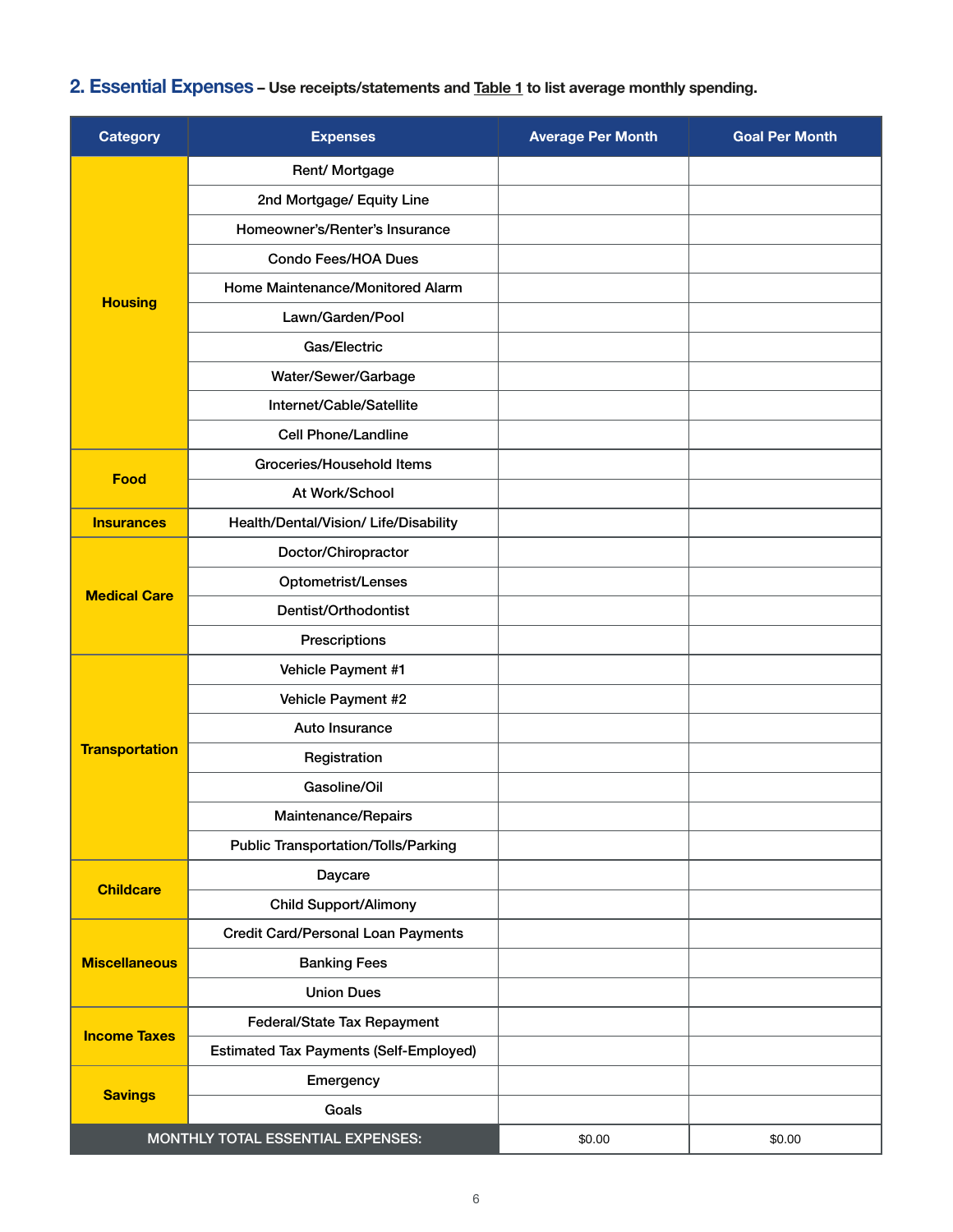## 3. Discretionary Expenses - Use receipts/statements and [Table 1 t](#page-4-0)o list average monthly spending.

| <b>Category</b>                       | <b>Expenses</b>                        | <b>Average Per Month</b> | <b>Goal Per Month</b> |
|---------------------------------------|----------------------------------------|--------------------------|-----------------------|
|                                       | Beauty/Barber                          |                          |                       |
| <b>Personal</b>                       | Clothing/Jewelry                       |                          |                       |
|                                       | Laundry                                |                          |                       |
|                                       | <b>Cosmetics/Manicure</b>              |                          |                       |
|                                       | Movies/Concerts/Theater                |                          |                       |
|                                       | Books/Magazines                        |                          |                       |
|                                       | <b>Music Subscriptions/CDs</b>         |                          |                       |
| <b>Entertainment</b>                  | Dining Out                             |                          |                       |
|                                       | Sports/Hobbies                         |                          |                       |
|                                       | Vacation/Travel                        |                          |                       |
|                                       | <b>Video Subscriptions/DVDs</b>        |                          |                       |
|                                       | <b>Tuition/Lessons</b>                 |                          |                       |
|                                       | Pet Care                               |                          |                       |
|                                       | Postage                                |                          |                       |
| <b>Miscellaneous</b>                  | Holiday/Birthday/Gifts                 |                          |                       |
|                                       | Cigarettes/Alcohol                     |                          |                       |
|                                       | <b>Charity/Religious Contributions</b> |                          |                       |
|                                       | Other                                  |                          |                       |
|                                       | Other                                  |                          |                       |
| MONTHLY TOTAL DISCRETIONARY EXPENSES: |                                        | \$0.00                   | \$0.00                |

## 4. Income – List average monthly income, separating all sources.

| <b>Source</b>                      | <b>Yours</b> | <b>Spouse/Partner</b> |
|------------------------------------|--------------|-----------------------|
| <b>Primary Employer</b>            |              |                       |
| <b>Part-Time/Second Job</b>        |              |                       |
| <b>Retirement/Pension</b>          |              |                       |
| <b>Child Support/Alimony</b>       |              |                       |
| <b>Social Security</b>             |              |                       |
| <b>Food Stamps</b>                 |              |                       |
| <b>Unemployment/ Insurance</b>     |              |                       |
| <b>Support From Family/Friends</b> |              |                       |
| <b>Rental Income</b>               |              |                       |
| <b>Other</b>                       |              |                       |
| <b>TOTAL MONTHLY INCOME:</b>       | \$0.00       | \$0.00                |